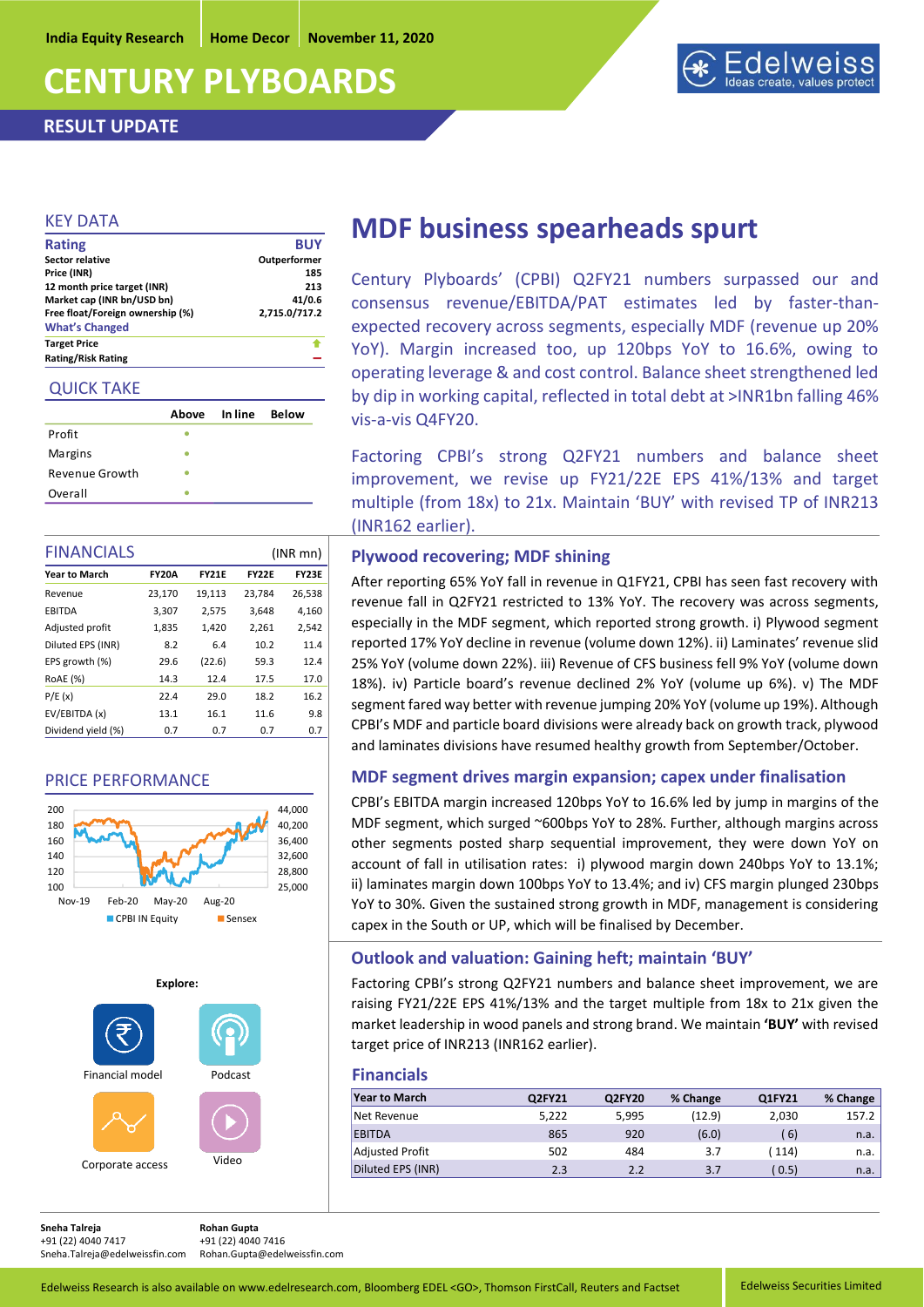# **Financial Statements**

#### **Income Statement (INR mn)**

| <b>Year to March</b>   | <b>FY20A</b> | <b>FY21E</b> | <b>FY22E</b> | <b>FY23E</b> |
|------------------------|--------------|--------------|--------------|--------------|
| Total operating income | 23,170       | 19,113       | 23,784       | 26,538       |
| Gross profit           | 11,565       | 9,170        | 11,866       | 13,454       |
| Employee costs         | 3,585        | 3,155        | 3,628        | 4,172        |
| Other expenses         | 4,673        | 3,440        | 4,590        | 5,122        |
| <b>EBITDA</b>          | 3,307        | 2,575        | 3,648        | 4,160        |
| Depreciation           | 763          | 757          | 846          | 1,016        |
| Less: Interest expense | 389          | 143          | 95           | 97           |
| Add: Other income      | 128          | 100          | 120          | 130          |
| Profit before tax      | 1,772        | 1,774        | 2,826        | 3,177        |
| Prov for tax           | 551          | 355          | 565          | 635          |
| Less: Other adj        | 0            | 0            | O            | ი            |
| Reported profit        | 1,474        | 1,420        | 2,261        | 2,542        |
| Less: Excp.item (net)  | 361          | 0            | O            | Ω            |
| Adjusted profit        | 1,835        | 1,420        | 2,261        | 2,542        |
| Diluted shares o/s     | 223          | 223          | 223          | 223          |
| Adjusted diluted EPS   | 8.2          | 6.4          | 10.2         | 11.4         |
| DPS (INR)              | 1.3          | 1.3          | 1.3          | 1.3          |
| Tax rate (%)           | 31.1         | 20.0         | 20.0         | 20.0         |

#### **Important Ratios (%)**

| <b>Year to March</b>   | <b>FY20A</b> | <b>FY21E</b> | <b>FY22E</b> | <b>FY23E</b> |
|------------------------|--------------|--------------|--------------|--------------|
| Ply rev growth         | (4.5)        | (22.1)       | 20.8         | 8.0          |
| Laminate rev growth    | 5.2          | (11.9)       | 18.1         | 12.0         |
| Logistic rev growth    | (13.0)       | (28.5)       | 25.0         | 8.0          |
| EBITDA margin (%)      | 14.3         | 13.5         | 15.3         | 15.7         |
| Net profit margin (%)  | 7.9          | 7.4          | 9.5          | 9.6          |
| Revenue growth (% YoY) | 1.6          | (17.5)       | 24.4         | 11.6         |
| EBITDA growth (% YoY)  | 9.7          | (22.1)       | 41.6         | 14.0         |
| Adj. profit growth (%) | 29.6         | (22.6)       | 59.3         | 12.4         |

#### **Assumptions (%)**

| <b>Year to March</b> | <b>FY20A</b> | <b>FY21E</b> | <b>FY22E</b> | <b>FY23E</b> |
|----------------------|--------------|--------------|--------------|--------------|
| GDP (YoY %)          | 4.8          | (4.0)        | 7.0          | 0            |
| Repo rate (%)        | 4.4          | 3.0          | 4.0          | $\Omega$     |
| USD/INR (average)    | 70.7         | 75.0         | 73.0         | 0            |
| MDF revenue growth   | 18.4         | (9.1)        | 47.1         | 17.3         |
| Ply EBITDA (%)       | 9.1          | 10.0         | 12.5         | 13.0         |
| Laminate EBITDA (%)  | 13.8         | 12.5         | 13.0         | 13.5         |
| Logistics EBITDA (%) | 33.9         | 32.5         | 32.0         | 32.0         |
| MDF EBITDA (%)       | 24.8         | 23.0         | 23.5         | 23.5         |
| Tax rate as % of PBT | 29.3         | 20.0         | 20.0         | 20.0         |

## **Valuation Metrics**

| <b>Year to March</b> | <b>FY20A</b> | <b>FY21E</b> | <b>FY22E</b> | <b>FY23E</b> |
|----------------------|--------------|--------------|--------------|--------------|
| Diluted P/E (x)      | 22.4         | 29.0         | 18.2         | 16.2         |
| Price/BV (x)         | 3.8          | 3.4          | 3.0          | 2.6          |
| EV/EBITDA (x)        | 13.1         | 16.1         | 11.6         | 9.8          |
| Dividend yield (%)   | 0.7          | 0.7          | 0.7          | 0.7          |

#### **Balance Sheet (INR mn)**

| <b>Year to March</b>      | <b>FY20A</b>   | <b>FY21E</b>   | <b>FY22E</b>   | <b>FY23E</b> |
|---------------------------|----------------|----------------|----------------|--------------|
| Share capital             | 223            | 223            | 223            | 223          |
| <b>Reserves</b>           | 10,684         | 11,755         | 13,668         | 15,862       |
| Shareholders funds        | 10,906         | 11,978         | 13,891         | 16,084       |
| Minority interest         | (17)           | (17)           | (17)           | (17)         |
| <b>Borrowings</b>         | 2,362          | 1,462          | 1,262          | 1,162        |
| Trade payables            | 1,515          | 1,308          | 1,469          | 1,613        |
| Other liabs & prov        | 1,521          | 1,306          | 1,011          | 1,265        |
| <b>Total liabilities</b>  | 16,600         | 16,349         | 17,928         | 20,420       |
| Net block                 | 7,825          | 8,293          | 8,947          | 9,431        |
| Intangible assets         | 22             | 9              | 9              | 9            |
| Capital WIP               | 160            | 0              | 0              | 0            |
| <b>Total fixed assets</b> | 8,007          | 8,302          | 8,956          | 9,440        |
| Non current inv           | $\overline{2}$ | $\mathfrak{p}$ | $\mathfrak{p}$ | 2            |
| Cash/cash equivalent      | 248            | 1,158          | 161            | 1,430        |
| Sundry debtors            | 2,568          | 2,095          | 2,932          | 3,272        |
| Loans & advances          | 208            | 208            | 208            | 208          |
| Other assets              | 5,567          | 4,584          | 5,669          | 6,068        |
| <b>Total assets</b>       | 16,600         | 16,349         | 17,928         | 20,420       |

### **Free Cash Flow (INR mn)**

| <b>Year to March</b>  | <b>FY20A</b> | <b>FY21E</b> | <b>FY22E</b> | <b>FY23E</b> |
|-----------------------|--------------|--------------|--------------|--------------|
| Reported profit       | 1,474        | 1,420        | 2,261        | 2,542        |
| Add: Depreciation     | 763          | 757          | 846          | 1,016        |
| Interest (net of tax) | 261          | 96           | 64           | 65           |
| <b>Others</b>         | 2,350        | 2,015        | (4,201)      | (779)        |
| Less: Changes in WC   | 847          | 1,034        | (2,056)      | (341)        |
| Operating cash flow   | 4,001        | 3,254        | 1,026        | 3,184        |
| Less: Capex           | (235)        | (1,065)      | (1,500)      | (1,500)      |
| Free cash flow        | 3,766        | 2,189        | (474)        | 1,684        |

### **Key Ratios Year to March FY20A FY21E FY22E FY23E** RoE (%) 14.3 12.4 17.5 17.0 RoCE (%) 18.6 14.4 20.5 20.2 Inventory days 135 128 108 119<br>
Receivable days 144 145 39 143 Receivable days

| neceivable days       | 44   | 4.)  | 33   | 43.  |
|-----------------------|------|------|------|------|
| Payable days          | 49   | 52   | 43   | 43   |
| Working cap (% sales) | 20.4 | 19.3 | 24.2 | 23.0 |
| Gross debt/equity (x) | 0.2  | 0.1  | 0.1  | 0.1  |
| Net debt/equity (x)   | 0.2  | 0    | 0.1  | 0    |
| Interest coverage (x) | 6.5  | 12.7 | 29.4 | 32.4 |

#### **Valuation Drivers**

| <b>Year to March</b> | <b>FY20A</b> | <b>FY21E</b> | <b>FY22E</b> | <b>FY23E</b> |
|----------------------|--------------|--------------|--------------|--------------|
| EPS growth (%)       | 29.6         | (22.6)       | 59.3         | 12.4         |
| RoE (%)              | 14.3         | 12.4         | 17.5         | 17.0         |
| EBITDA growth (%)    | 9.7          | (22.1)       | 41.6         | 14.0         |
| Payout ratio (%)     | 19.6         | 20.4         | 12.8         | 11.4         |

*Source: Company and Edelweiss estimates*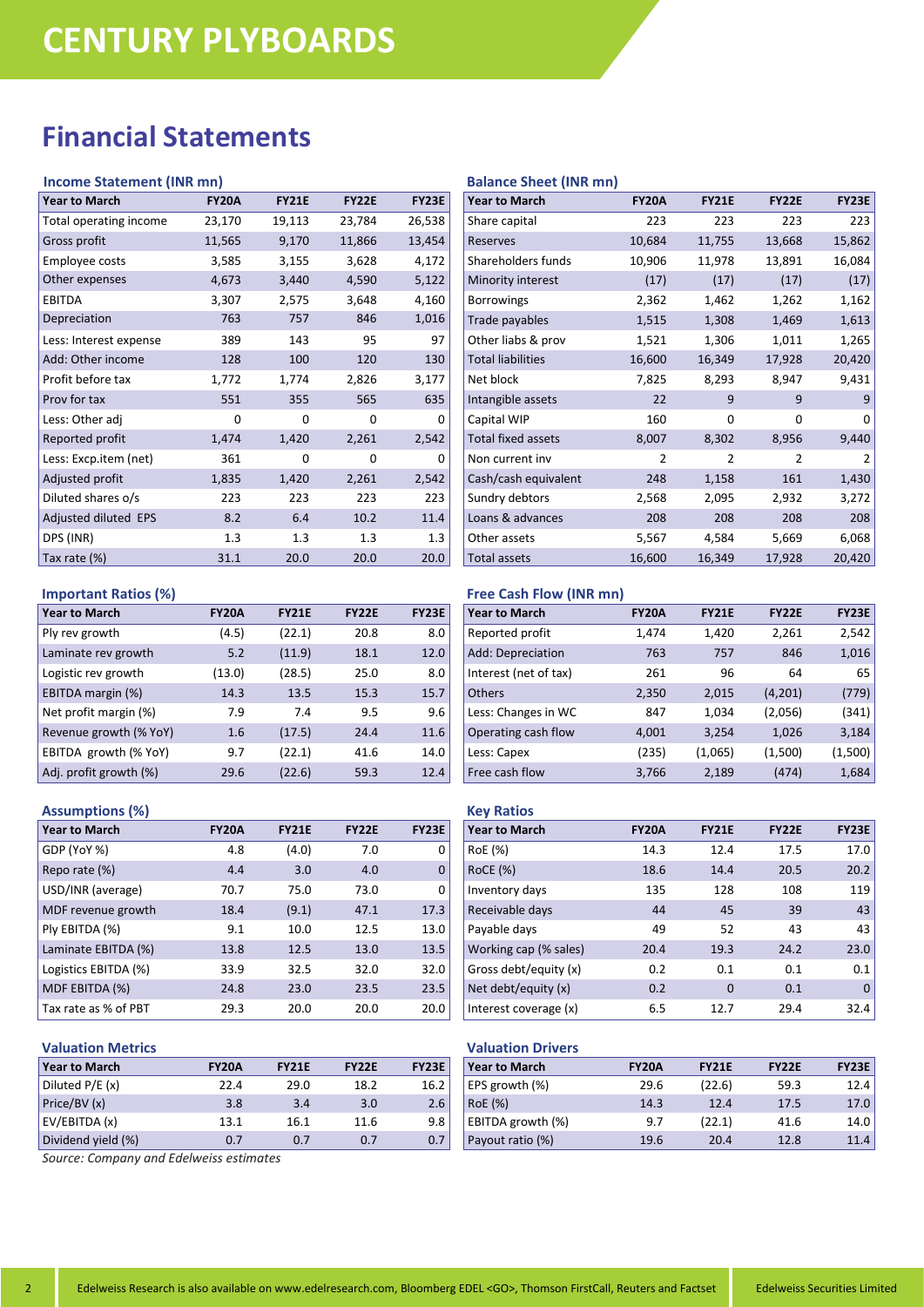# **Q2FY21 conference call: Key highlights**

#### **Demand**

- The company achieved 88% of last year's sales in Q2FY20 with performance near normal in the month of September.
- Plywood sales was 6% YoY higher in the month of September 2020. October has been even better and has been one of the best month in the history of CPBI
- Growth has come from across India from cities as well as upcoming towns. This is partially led by pent-up demand which has come as everyone wanted to renovate home before Diwali and thus the company has seen sudden spike in the month of September and October
- The company is also seeing benefit of advertisements (on air from Aug, Sept and Oct – and plan is to be on air) with higher sales compared to competition

#### **Plywood**

- The reason for growth in September and October for plywood is led by pent up demand, Viro kill technology product which has gained traction and media activity that the company has done around virokill
- Going ahead, the company expects this technology will keep CPBI at top of peoples mind since plywood is the type of commodity where getting in new technology is difficult
- The company has not increased prices in any of the product despite offering virokill technology for the entire product range
- Despite the cost increase, CPBI has been able to maintain margins mainly led by operating leverage

#### **Laminates**

- In Q2FY21, while both exports and domestic market saw decline, the domestic market was more impacted compared to exports market
- Laminates sales will have lag impact and the company's sales in the month of October has been strong with more than 10% YoY growth

#### **MDF**

- YoY margins are better even after lower utilisation compared to last year mainly as the company has taken various cost control measures and sales has improved
- Govt of India is working very hard and curtailing imports of ready made furniture benefitting MDF sales
- While the company has already Increased prices in particle board segment, its planning to increase prices in MDF segment too
- Furniture imports has been made costly in India and thus there is more demand for made in India furniture driving MDF growth.
- All products shipping rates have gone off the root because of which import cost is increasing.
- Further, with no new capacity coming in MDF for the next two years except one in South, price hike at periodic level is possible which will aid margins further.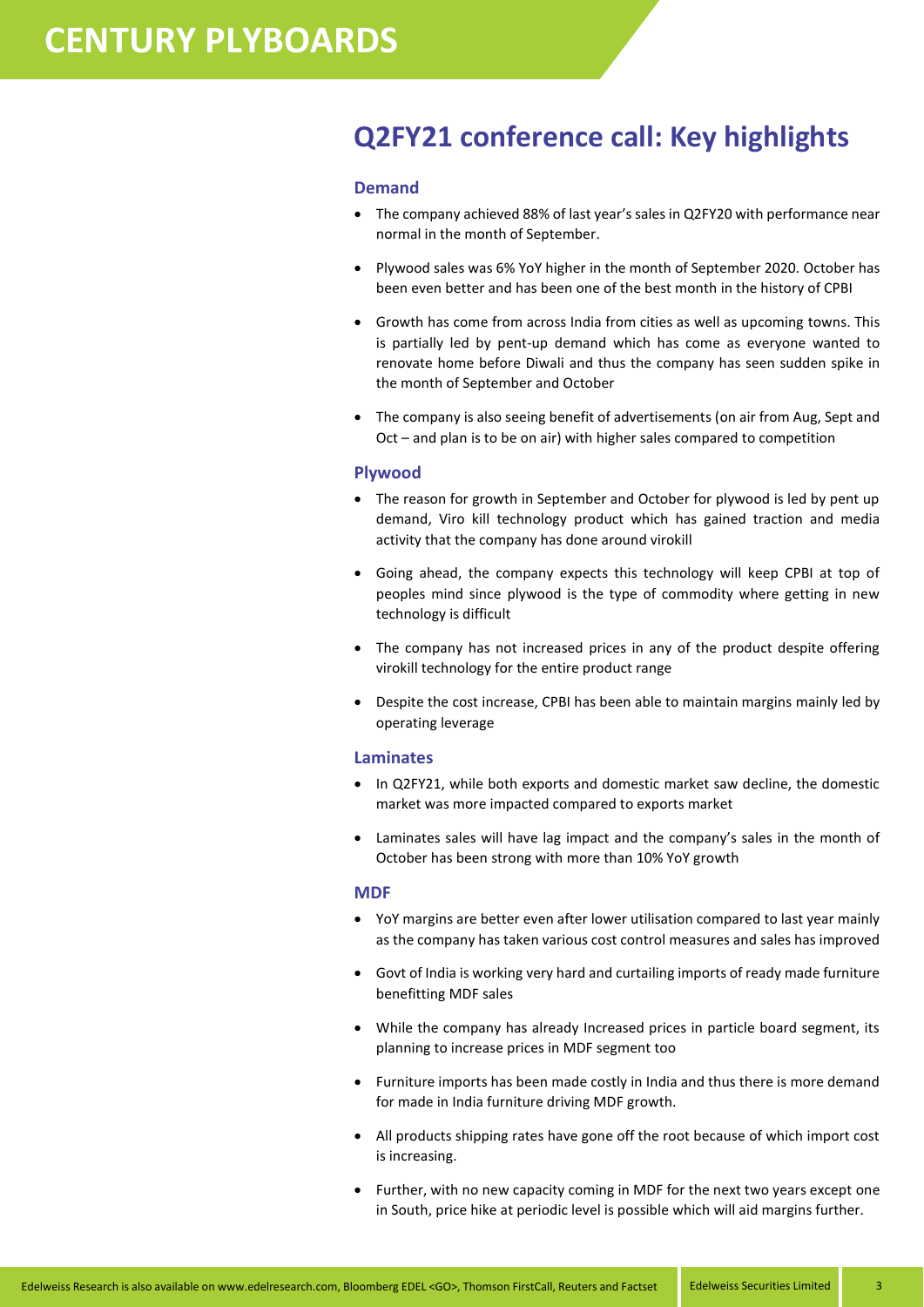#### **India MDF dynamics**

- In India, 1 million cubic meter is installed capacity and in next 4-5 years this can go to 4-5 million cubic meters
- Many states in India do not allow the manufacturing of wood panel products.
- Further, many companies have tried earlier and failed manufacturing MDF. Capex intensive business with asset turns of mere 1.1x-1.2x creates inventory barriers

#### **Capacity expansion by Century Plyboards in MDF**

- The company is currently exploring two geographies for MDF capacity expansion-Sitapur, UP and South India
- Although UP was the first choice led by cheaper raw material cost; the reason for looking at capacity addition in South India was cheap raw material compared to North plant and ADD imposition in South India on thin MDF giving Indian manufacturers opportunity to replace imports
- The company is also looking at South plant to reduce geographical freight cost and benefit from lower raw material cost
- The company is likely to take a call on location by December 2020
- If the company selects South location, most likely it will go for only MDF capacity at capex of INR3.5bn
- The company has confidence of scaling up utilisations in South India also similar to North just by gaining operating efficiency that are far higher compared to peers
- Once the company commences the construction of MDF plant, it will take 1.5 years for completion of project.

#### **Market share gains**

- Unorganised sector is taking time to restart also because of labour issues
- In any division, CPBI would have higher capacity utilisation and higher sales compared to competition that speaks on market share gains

#### **Face veneer**

- Myanmar facility is still operating and supplying the company with Garjan face veneer largely used internally
- Currently there is shortage of Okume Veneer in the market and thus the price difference between Okume and Garjan has reduced significantly
- In Gabon, the operations are not viable at this time, but CPBI will start when things pick-up

#### **CRISIL**

- Withdrawn arrangement with CRISIL long back; they have already rectified and put this on their website also
- Now the company is having credit rating from ICRA

#### **Retail versus institutional mix**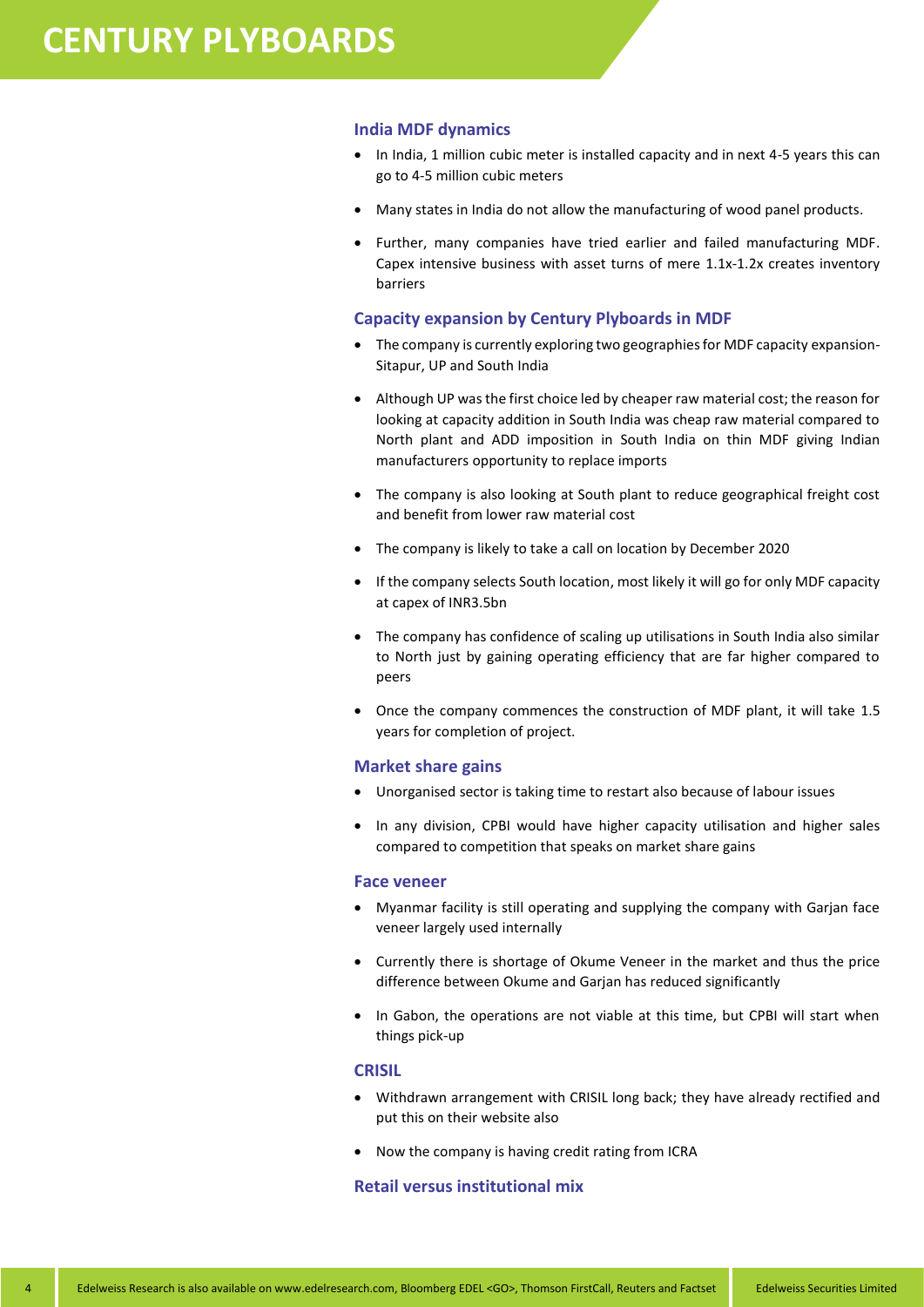- Plywood 95% of sales are through retail channels and it will remain as retail market product. 16 MM calibrated plywood though goes to OEM but that is in limited quantity
- MDF Most of the sales are through OEMs and does not go to customers directly

#### **Margins**

- MDF margins operating leverage driving margins, along with lower expenses like travelling, etc. With prices increasing, margins can further improve
- Salary cuts were reversed in Q2FY21 as the company's utilisation was more than 80% as previously targeted. Overall margins should improve with operating leverage coming in

#### **Plywood mix**

 SAINIK brand by volume is 35-40% and by value is 25% of revenues. Further, going ahead too, the growth in SAINIK will be higher than premium plywood

#### **Debt**

- The total debt has come down from INR2.43bn in June 2020 to INR850mn by September 30 2020
- After taking subvention, the cost of debt is ~2% p.a. Further, ECB is also 2% p.a.
- Thus, the sharp fall in interest cost is likely to sustain at these levels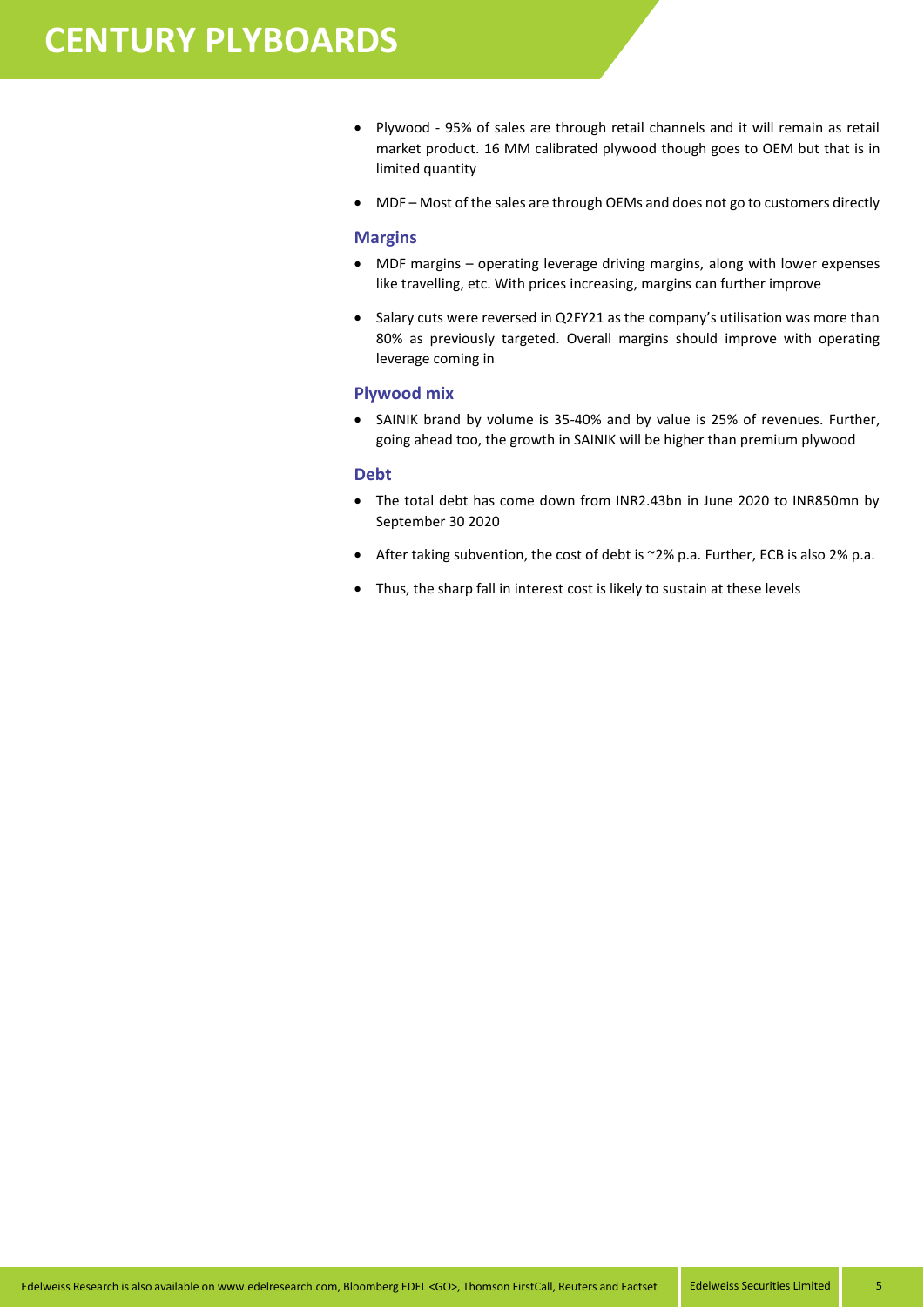## **Exhibit 1: Financial Snapshot (INR mn)**

| <b>Year to March</b>                   | Q2FY21      | Q2FY20 | <b>YoY</b> (%) | Q1FY21 | <b>YoY</b> (%) | <b>YTD FY21</b> | <b>FY21E</b> | <b>FY22E</b> |
|----------------------------------------|-------------|--------|----------------|--------|----------------|-----------------|--------------|--------------|
| Revenues                               | 5,222       | 5,995  | (12.9)         | 2,030  | 157.2          | 7,253           | 19,113       | 23,784       |
| Raw material                           | 2,558       | 2,958  | (13.5)         | 932    | 174.6          | 3,490           | 9,943        | 11,918       |
| Staff costs                            | 789         | 919    | (14.2)         | 586    | 34.6           | 1,375           | 3,155        | 3,628        |
| Others                                 | 1,010       | 1,197  | (15.7)         | 518    | 94.9           | 1,528           | 3,440        | 4,590        |
| Total expenditure                      | 4,357       | 5,074  | (14.1)         | 2,036  | 114.0          | 6,393           | 16,538       | 20,137       |
| <b>EBITDA</b>                          | 865         | 920    | (6.0)          | $-6$   |                | 860             | 2,575        | 3,648        |
| Depreciation                           | 177         | 193    | (8.4)          | 157    | 12.6           | 334             | 757          | 846          |
| EBIT                                   | 689         | 727    | (5.3)          | $-163$ |                | 526             | 1,818        | 2,802        |
| Less: Interest Expense                 | 24          | 112    | (79.1)         | 55     | (56.9)         | 78              | 143          | 95           |
| Add: Other income                      | 13          | 88     | (85.3)         | 46     | (71.7)         | 59              | 100          | 120          |
| Profit Before Tax                      | 678         | 703    | (3.6)          | $-172$ | (494.9)        | 506             | 1,774        | 2,826        |
| Less: Provision for Tax                | 175         | 216    | (18.8)         | $-53$  | (432.4)        | 123             | 355          | 565          |
| Less: Minority Interest                | 0           | 3      |                | $-5$   |                | $-5$            | $\mathbf 0$  | 0            |
| Less: exception item                   | $\mathbf 0$ |        |                |        |                | $\bf 0$         |              |              |
| <b>Reported Profit</b>                 | 502         | 484    | 3.7            | $-114$ | (542.4)        | 389             | 1,420        | 2,261        |
|                                        |             |        |                |        |                |                 |              |              |
| Adjusted net profit                    | 503         | 487    | 3.2            | $-114$ | (542.8)        | 389             | 1,420        | 2,261        |
| Equity capitBA (FV INR 1)              | 223         | 223    |                | 223    |                | 223             | 223          | 223          |
| No. of Diluted shares outstanding (mn) | 223         | 223    |                | 223    |                | 223             | 223          | 223          |
| Adjusted Diluted EPS                   | 2.3         | $2.2$  | 3.2            | (0.5)  | (542.8)        | 1.7             | 6.4          | 10.2         |
| P/E(x)                                 |             |        |                |        |                |                 | 26.8         | 16.8         |
| EV/EBITDA (x)                          |             |        |                |        |                |                 | 14.9         | 10.7         |
|                                        |             |        |                |        |                |                 |              |              |
| As % of net revenues                   |             |        |                |        |                |                 |              |              |
| Raw material                           | 49.0        | 49.3   |                | 45.9   |                | 48.1            | 52.0         | 50.1         |
| Staff expenses                         | 15.1        | 15.3   |                | 28.9   |                | 19.0            | 16.5         | 15.3         |
| Other expenses                         | 19.3        | 20.0   |                | 25.5   |                | 21.1            | 18.0         | 19.3         |
| <b>EBITDA</b>                          | 16.6        | 15.4   |                | (0.3)  |                | 11.9            | 13.5         | 15.3         |
| Net profit                             | 9.6         | 8.1    |                | (5.6)  |                | 5.4             | 7.4          | 9.5          |

*Source: Company, Edelweiss Research*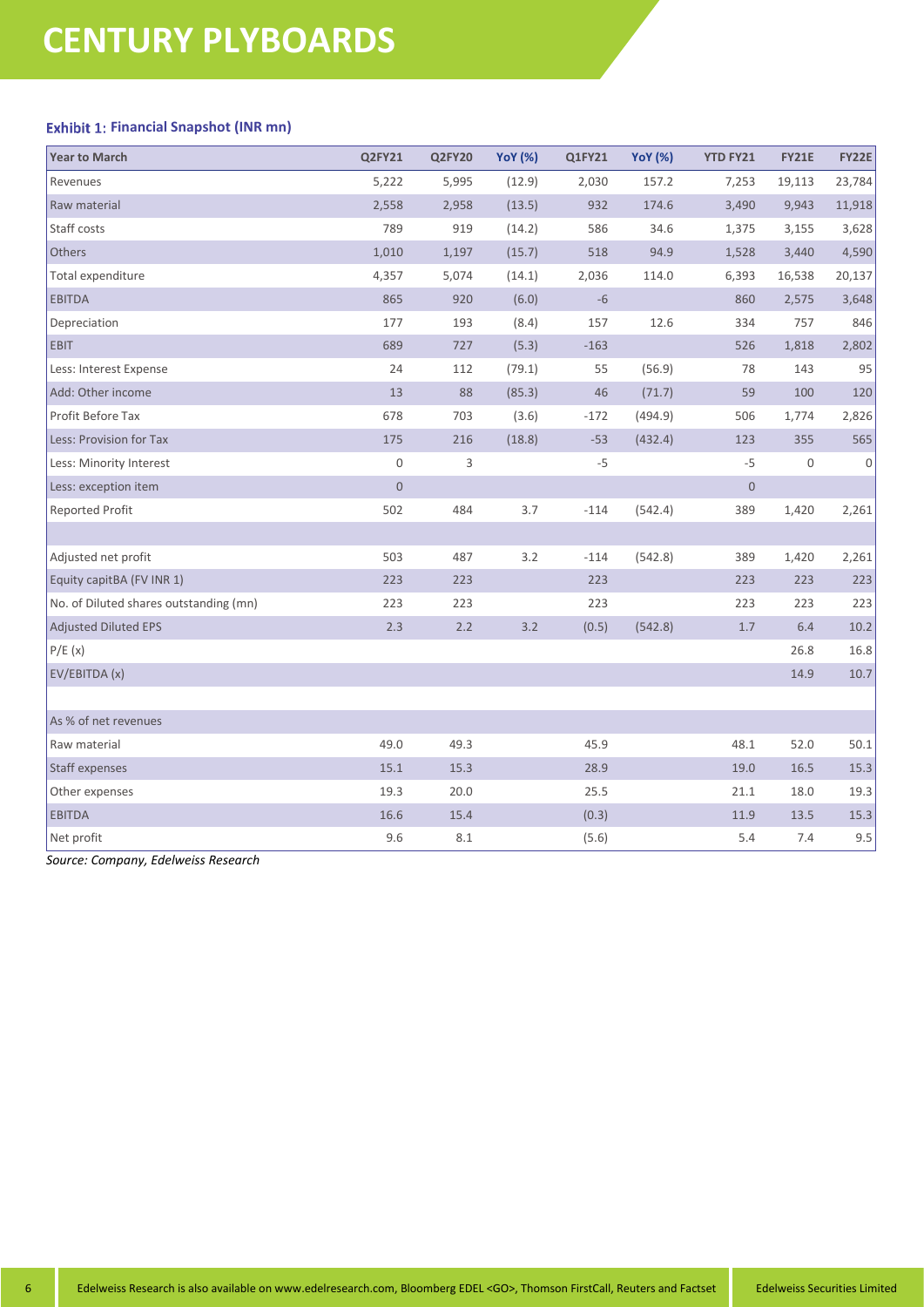## **Exhibit 2: Segmental snapshot (INR mn)**

| <b>Year to March</b>                      | Q2FY21 | Q2FY20 | <b>YoY</b> (%) | Q1FY21         | QoQ (%) |
|-------------------------------------------|--------|--------|----------------|----------------|---------|
| <b>Revenues</b>                           |        |        |                |                |         |
| Plywood and Allied Products               | 2,705  | 3,266  | (17.2)         | 1,012          | 167.3   |
| Laminate and Allied Products              | 1,018  | 1,352  | (24.7)         | 403            | 152.7   |
| <b>MDF</b>                                | 935    | 777    | 20.4           | 303            | 208.4   |
| Particle Board                            | 256    | 262    | (2.1)          | 83             | 208.5   |
| <b>Container Freight Station Services</b> | 199    | 220    | (9.5)          | 203            | (1.7)   |
| Others                                    | 115    | 124    | (7.1)          | 32             | 260.1   |
| <b>Total</b>                              | 5,229  | 6,001  | (12.9)         | 2,036          | 156.8   |
| <b>EBIT</b>                               |        |        |                |                |         |
| Plywood and Allied Products               | 335    | 423    | (20.7)         | (106)          | n.a.    |
| Laminate and Allied Products              | 113    | 178    | (36.3)         | $\overline{2}$ | n.a.    |
| <b>MDF</b>                                | 213    | 133    | 60.6           | (25)           | n.a.    |
| Particle Board                            | 42     | 66     | (36.7)         | $\mathbf{1}$   | n.a.    |
| <b>Container Freight Station Services</b> | 32     | 32     | (1.0)          | 42             | n.a.    |
| Others                                    | 19     | 12     | 54.9           | (7)            | n.a.    |
| <b>Total</b>                              | 755    | 844    | (10.6)         | (93)           | n.a.    |
| <b>Margins</b>                            |        |        |                |                |         |
| <b>Plywood and Allied Products</b>        | 12.4   | 12.9   |                | (10.5)         |         |
| Laminate and Allied Products              | 11.2   | 13.2   |                | 0.5            |         |
| <b>MDF</b>                                | 22.8   | 17.1   |                | (8.2)          |         |
| Particle Board                            | 16.4   | 25.4   |                | 1.4            |         |
| <b>Container Freight Station Services</b> | 15.8   | 14.5   |                | 20.7           |         |
| Others                                    | 16.8   | 10.1   |                | (22.6)         |         |
| <b>Total</b>                              | 14.4   | 14.1   |                | (4.6)          |         |

*Source: Company, Edelweiss Research*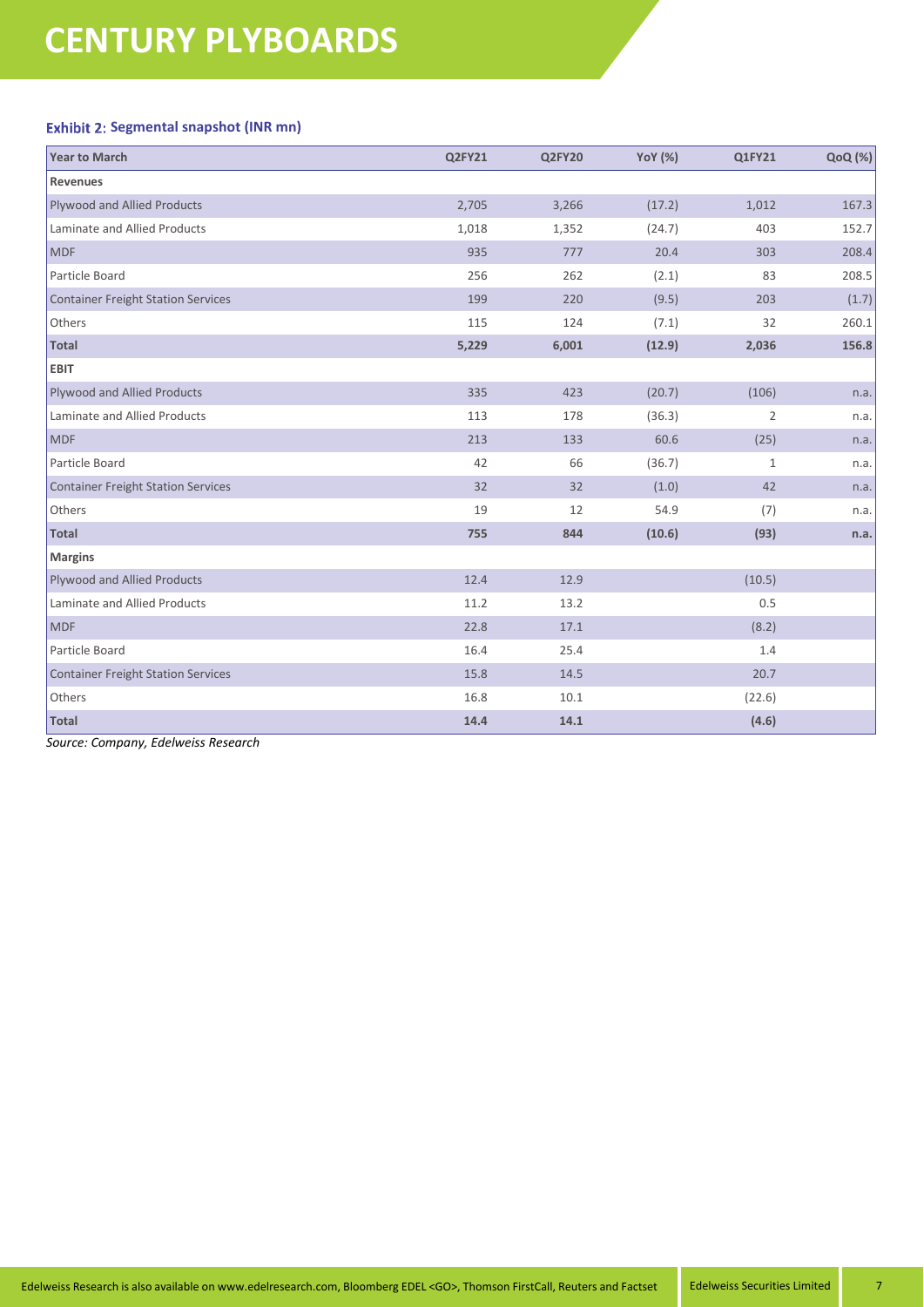# **Additional Data**

#### **Management**

| Chairman & MD | Sajjan Bhajanka |
|---------------|-----------------|
| CEO & MD      | Sanjay Agarwal  |
| <b>MD</b>     | Vishnu Khemani  |
| MD            | Prem Bhajanka   |
| Auditor       | Singhi & Co.    |

#### **Recent Company Research**

| Date      | Title                                                                         | <b>Price</b> | Reco |
|-----------|-------------------------------------------------------------------------------|--------------|------|
| 14-Aug-20 | Cost control countervails volume<br>compression; Result Update                | 136          | Buy  |
| 30-Jun-20 | wood: Surprise<br>Touch<br>margin<br>expansion softens blow; Result<br>Update | 120          | Buy  |
| 27-Mar-20 | Leader in the woods, but not lost;<br>Company Update                          | 115          | Buy  |

### **Holdings – Top 10\***

|                       | % Holding |                  | % Holding |
|-----------------------|-----------|------------------|-----------|
| Kotak AMC             | 2.60      | Aditya Birla     | 1.39      |
| Mirae AMC             | 1.81      | Sundaram AMC     | 1.31      |
| Norges Bank           | 1.70      | Kuwait Invest    | 1.30      |
| <b>Govt Pens Fund</b> | 1.69      | <b>HDFC Life</b> | 1.13      |
| <b>DSP Invest</b>     | 1.40      | Pictet           | 1.12      |
| *Latest public data   |           |                  |           |

## **Recent Sector Research**

| Date      | <b>Name of Co./Sector</b> | <b>Title</b>                                                      |
|-----------|---------------------------|-------------------------------------------------------------------|
|           | 06-Nov-20 Somany Ceramics | Balance<br>sheet  <br>focus:<br>In.<br>improvement; Result Update |
| 04-Nov-20 | <b>Prince Pipes</b>       | Beneficiary<br>market  <br>of _<br>consolidation; Result Update   |
| 03-Nov-20 | Greenlam Industries       | Faster-than-expected<br>recovery;<br><b>Result Update</b>         |





*Source: Bloomberg, Edelweiss research*

#### **Rating Distribution: Edelweiss Research Coverage**

|                      | Buy               | Hold                  | Reduce | <b>Total</b> |
|----------------------|-------------------|-----------------------|--------|--------------|
| Rating Distribution* | 163               | 62                    | 14     | 239          |
|                      | >50 <sub>bn</sub> | $>10$ bn and $<$ 50bn | $10bn$ | Total        |
| Market Cap (INR)     | 176               | 59                    | 11     | 246          |

*\* stocks under review*

#### **Daily Volume**



*Source: Bloomberg*

#### **Rating Rationale**

| <b>Rating</b> | <b>Expected absolute returns over 12 months</b> |
|---------------|-------------------------------------------------|
| Buy:          | >15%                                            |
| Hold:         | $>15\%$ and $< -5\%$                            |
| Reduce:       | $< -5%$                                         |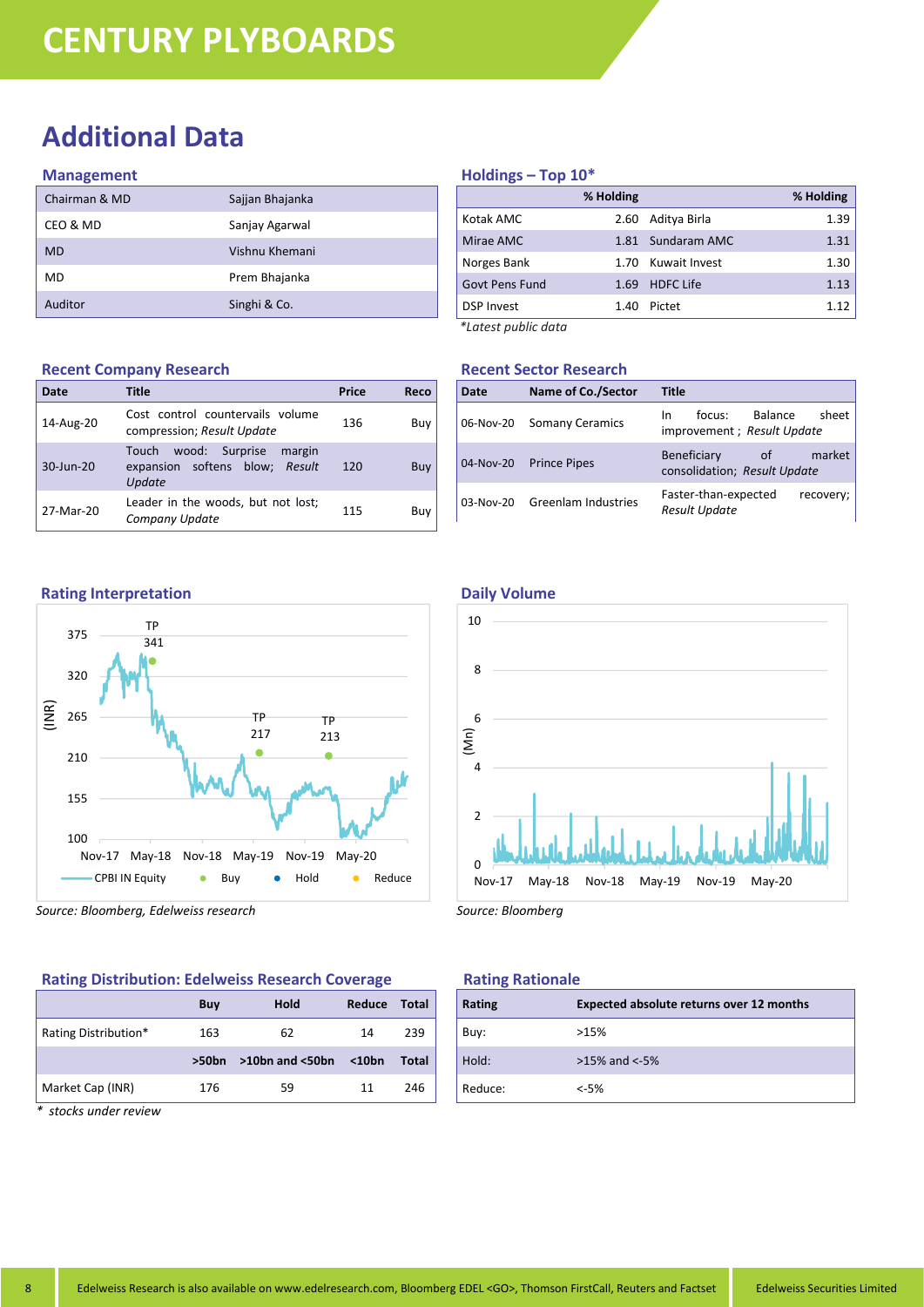#### **DISCLAIMER**

Edelweiss Securities Limited ("ESL" or "Research Entity") is regulated by the Securities and Exchange Board of India ("SEBI") and is licensed to carry on the business of broking, depository services and related activities. The business of ESL and its Associates (list available on www.edelweissfin.com) are organized around five broad business groups - Credit including Housing and SME Finance, Commodities, Financial Markets, Asset Management and Life Insurance.

This Report has been prepared by Edelweiss Securities Limited in the capacity of a Research Analyst having SEBI Registration No.INH200000121 and distributed as per SEBI (Research Analysts) Regulations 2014. This report does not constitute an offer or solicitation for the purchase or sale of any financial instrument or as an official confirmation of any transaction. Securities as defined in clause (h) of section 2 of the Securities Contracts (Regulation) Act, 1956 includes Financial Instruments and Currency Derivatives. The information contained herein is from publicly available data or other sources believed to be reliable. This report is provided for assistance only and is not intended to be and must not alone be taken as the basis for an investment decision. The user assumes the entire risk of any use made of this information. Each recipient of this report should make such investigation as it deems necessary to arrive at an independent evaluation of an investment in Securities referred to in this document (including the merits and risks involved), and should consult his own advisors to determine the merits and risks of such investment. The investment discussed or views expressed may not be suitable for all investors.

This information is strictly confidential and is being furnished to you solely for your information. This information should not be reproduced or redistributed or passed on directly or indirectly in any form to any other person or published, copied, in whole or in part, for any purpose. This report is not directed or intended for distribution to, or use by, any person or entity who is a citizen or resident of or located in any locality, state, country or other jurisdiction, where such distribution, publication, availability or use would be contrary to law, regulation or which would subject ESL and associates / group companies to any registration or licensing requirements within such jurisdiction. The distribution of this report in certain jurisdictions may be restricted by law, and persons in whose possession this report comes, should observe, any such restrictions. The information given in this report is as of the date of this report and there can be no assurance that future results or events will be consistent with this information. This information is subject to change without any prior notice. ESL reserves the right to make modifications and alterations to this statement as may be required from time to time. ESL or any of its associates / group companies shall not be in any way responsible for any loss or damage that may arise to any person from any inadvertent error in the information contained in this report. ESL is committed to providing independent and transparent recommendation to its clients. Neither ESL nor any of its associates, group companies, directors, employees, agents or representatives shall be liable for any damages whether direct, indirect, special or consequential including loss of revenue or lost profits that may arise from or in connection with the use of the information. Our proprietary trading and investment businesses may make investment decisions that are inconsistent with the recommendations expressed herein. Past performance is not necessarily a guide to future performance .The disclosures of interest statements incorporated in this report are provided solely to enhance the transparency and should not be treated as endorsement of the views expressed in the report. The information provided in these reports remains, unless otherwise stated, the copyright of ESL. All layout, design, original artwork, concepts and other Intellectual Properties, remains the property and copyright of ESL and may not be used in any form or for any purpose whatsoever by any party without the express written permission of the copyright holders.

ESL shall not be liable for any delay or any other interruption which may occur in presenting the data due to any reason including network (Internet) reasons or snags in the system, break down of the system or any other equipment, server breakdown, maintenance shutdown, breakdown of communication services or inability of the ESL to present the data. In no event shall ESL be liable for any damages, including without limitation direct or indirect, special, incidental, or consequential damages, losses or expenses arising in connection with the data presented by the ESL through this report.

We offer our research services to clients as well as our prospects. Though this report is disseminated to all the customers simultaneously, not all customers may receive this report at the same time. We will not treat recipients as customers by virtue of their receiving this report.

ESL and its associates, officer, directors, and employees, research analyst (including relatives) worldwide may: (a) from time to time, have long or short positions in, and buy or sell the Securities, mentioned herein or (b) be engaged in any other transaction involving such Securities and earn brokerage or other compensation or act as a market maker in the financial instruments of the subject company/company(ies) discussed herein or act as advisor or lender/borrower to such company(ies) or have other potential/material conflict of interest with respect to any recommendation and related information and opinions at the time of publication of research report or at the time of public appearance. ESL may have proprietary long/short position in the above mentioned scrip(s) and therefore should be considered as interested. The views provided herein are general in nature and do not consider risk appetite or investment objective of any particular investor; readers are requested to take independent professional advice before investing. This should not be construed as invitation or solicitation to do business with ESL.

ESL or its associates may have received compensation from the subject company in the past 12 months. ESL or its associates may have managed or co-managed public offering of securities for the subject company in the past 12 months. ESL or its associates may have received compensation for investment banking or merchant banking or brokerage services from the subject company in the past 12 months. ESL or its associates may have received any compensation for products or services other than investment banking or merchant banking or brokerage services from the subject company in the past 12 months. ESL or its associates have not received any compensation or other benefits from the Subject Company or third party in connection with the research report. Research analyst or his/her relative or ESL's associates may have financial interest in the subject company. ESL and/or its Group Companies, their Directors, affiliates and/or employees may have interests/ positions, financial or otherwise in the Securities/Currencies and other investment products mentioned in this report. ESL, its associates, research analyst and his/her relative may have other potential/material conflict of interest with respect to any recommendation and related information and opinions at the time of publication of research report or at the time of public appearance.

Participants in foreign exchange transactions may incur risks arising from several factors, including the following: (i) exchange rates can be volatile and are subject to large fluctuations; (ii) the value of currencies may be affected by numerous market factors, including world and national economic, political and regulatory events, events in equity and debt markets and changes in interest rates; and (iii) currencies may be subject to devaluation or government imposed exchange controls which could affect the value of the currency. Investors in securities such as ADRs and Currency Derivatives, whose values are affected by the currency of an underlying security, effectively assume currency risk.

Research analyst has served as an officer, director or employee of subject Company: No

ESL has financial interest in the subject companies: No

ESL's Associates may have actual / beneficial ownership of 1% or more securities of the subject company at the end of the month immediately preceding the date of publication of research report.

Research analyst or his/her relative has actual/beneficial ownership of 1% or more securities of the subject company at the end of the month immediately preceding the date of publication of research report: No

ESL has actual/beneficial ownership of 1% or more securities of the subject company at the end of the month immediately preceding the date of publication of research report: No

Subject company may have been client during twelve months preceding the date of distribution of the research report.

There were no instances of non-compliance by ESL on any matter related to the capital markets, resulting in significant and material disciplinary action during the last three years except that ESL had submitted an offer of settlement with Securities and Exchange commission, USA (SEC) and the same has been accepted by SEC without admitting or denying the findings in relation to their charges of non registration as a broker dealer.

A graph of daily closing prices of the securities is also available at www.nseindia.com

#### **Analyst Certification:**

The analyst for this report certifies that all of the views expressed in this report accurately reflect his or her personal views about the subject company or companies and its or their securities, and no part of his or her compensation was, is or will be, directly or indirectly related to specific recommendations or views expressed in this report.